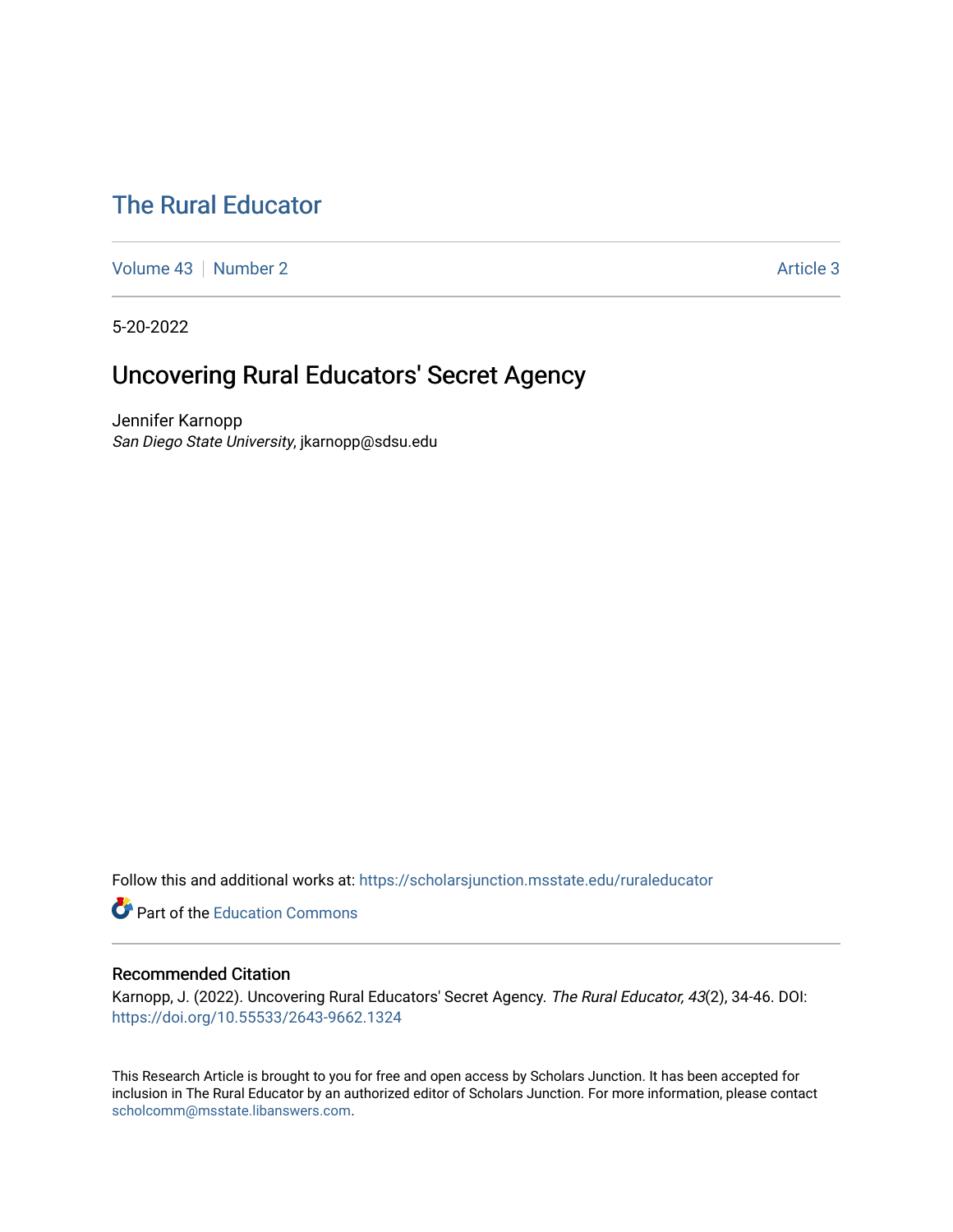## *Research Article*

# **Uncovering Rural Educators' Secret Agency**

# **Jennifer Karnopp**

*School change efforts often rely on formal organizational structures to support educator knowledge of new instructional practices. Rural districts face challenges accessing the resources necessary for robust structures, but informal relationships among educators are often strong. Using structuration theory as a lens, this paper examines the knowledge-building behaviors of educators in one rural school district regarding new instructional practices related to a recent initiative. A thematic analysis of interviews with a purposive sample of district educators reveals that, in the absence of robust formal supports, educator agency was critical for establishing informal knowledgebuilding structures that supported knowledge-sharing within district schools. These findings suggest that rural districts would benefit from attending to structures and routines that support social interaction in order to leverage educator agency during change implementation.*

Capacity for change centers on the individual and collective learning of educators. Thus, embedded in schools and districts are formal organizational structures (roles, rules, routines and resources established by school and district leaders) designed to increase educator access to information and resources about new instructional practices (Brezicha et al., 2015). These often include formal leadership roles for knowledgeable individuals (Spillane et al., 2015), structured communities of inquiry (Butler et al., 2015; Stoll, 2006), and norms and understandings shared throughout the organization (Hatch et al., 2016). In addition to supportive formal structures, social relationships centered on trust foster educator learning of new practices (Bryk & Schneider, 2002; Moolenaar & Sleegers, 2010). Friendship ties are highly correlated with trust, and in the context of organizations, with innovation and change (Bryk & Schneider, 2002; Daly et al., 2010; McGrath & Krackhardt, 2003). Thus, the presence of informal friendships among educators can also enhance knowledge-sharing related to a change effort.

Rural districts tend to have fewer resources for formal initiative-specific support roles and limited opportunities for collaborative teacher meetings, yet there are likely to be strong personal ties between district educators (NASBE, 2016; Harmon & Smith, 2007). This paper reveals the central role that educator agency plays in capacity-building for organizational change in an under-resourced rural district by examining how district educators go about building their knowledge of new instructional practices in the absence of robust organizational structures supporting a new initiative. Specifically, this paper addresses the following question: How do

district educators in a rural district access knowledge about new instructional practices related to a recent change initiative?

#### **Literature Review**

#### **School Change in Rural Contexts**

While the research exploring change implementation in rural contexts is sparse, evidence suggests that change efforts in these districts can be particularly challenging (NASBE, 2016). Many challenges relate directly to a rural district's capacity to provide the resources, expertise and routines that support knowledge-creation and sharing among district educators—supportive knowledge structures.

**Challenges providing resources and expertise**. Many rural districts are geographically distant from urban centers and clusters of towns, making it difficult to access resources and expertise, such as higher education institutions and opportunities for professional development (NASBE, 2016). In addition, uneven broadband access and capacity to leverage it can impede a rural district's ability to access virtual resources supporting a change initiative (NASBE, 2016). Rural districts also face funding challenges, coupled with a limited ability to achieve economies of scale in the procurement of resources, compounding the challenge of resource access (NASBE, 2016; Harmon & Smith, 2007). Finally, a lack of funding often leads to low salaries which hinder recruitment and retention, particularly in specialized fields (NASBE, 2016; Preston & Barnes, 2017). As a result, rural districts often lack expertise relating to change efforts (Blanton & Harmon, 2005;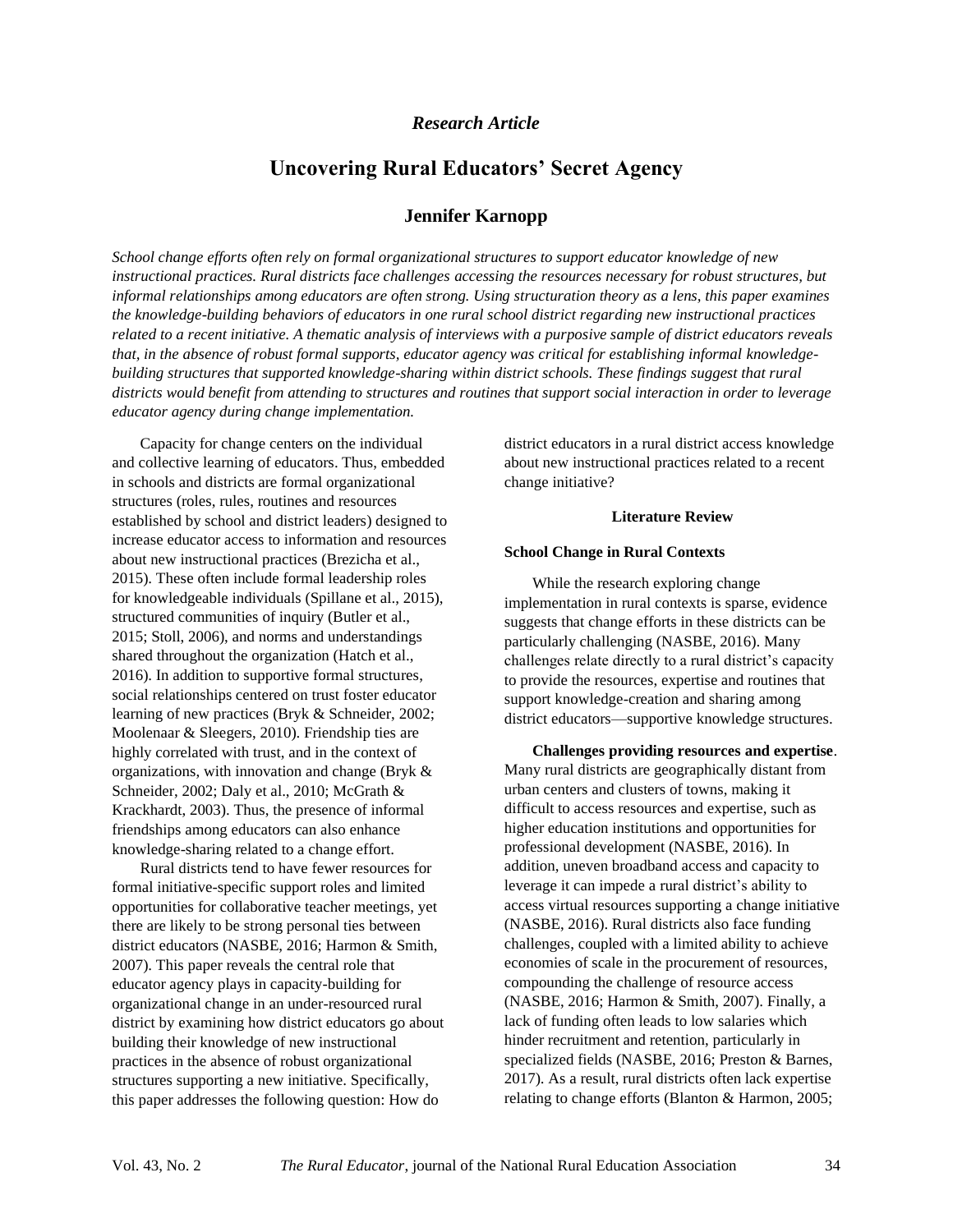Margolis, 2020). Furthermore, geographic isolation can create closed systems within the district and/or the community which are resistant to change (Harmon & Smith, 2007).

**Challenges providing meeting opportunities.**  School leaders foster positive interactions with and among teachers to generate support and buy-in for new initiatives (Zuckerman & O'Shea, 2021). However, rural districts face unique challenges in supporting formalized meetings and interaction opportunities. For example, it is not uncommon for educators and administrators to take on multiple roles due to the small staff size (NASBE, 2016; Harmon & Smith, 2007; Preston & Barnes, 2017), thus limiting time available for team meetings and collaborative planning. Also, the administrative burdens related to having a small staff limit opportunities for school leaders to directly support teachers on issues of instructional improvement and change (NASBE, 2016, Zuckerman & O'Shea, 2021). Small staff size also results in many staff who are isolated in their professional roles—e.g., the only fourth grade teacher, music teacher, etc. (Hargreaves et al., 2015). With limited access to expertise relating to specific change initiatives and limited opportunity to engage in conversations with colleagues, the capacity of rural districts to engage educators in collective knowledgebuilding is hindered.

**Rural schools' advantages**. Despite these challenges, research points to some important advantages of rural school settings. Residents of rural communities often have strong relationships that they have maintained over a long period of time, long personal histories with the school, and a tradition of schools serving as community centers resulting in strong attachments to the school (NASBE, 2016). Students in rural districts often experience low student-to-teacher ratios, allowing for more personalized attention (NASBE, 2016; Preston & Barnes, 2017). Smaller central offices can result in greater autonomy for principals, enabling implementation decisions from a site-based perspective that attends to the specific needs of the school (Matte, 2018. Research also suggests that strong ties are often present among staff, resulting in rich social and professional networks that can support the sharing of information and resources (Hite, et al., 2007; Preston & Barnes, 2017). However, we know little about if and how rural districts leverage this social network advantage to support educator and/or organizational learning (e.g., Hite et al., 2007).

#### **Theoretical Frameworks**

**Structuration Theory.** Structuration theory (Giddens, 1984) proposes that the structures of a social system shape and are shaped by the actions of individuals within the system. Thus, the theory provides a lens for examining the role of individual agency in justifying, shaping and re-shaping organizational structures in institutions (Barley & Tolbert, 1997). Structures are conceptualized as the rules, resources and structuring properties that bind time and space in social systems, and agency is the ability of individuals to have some control over one's actions (Emirbayer & Mische, 1998). Through routine and repeated interactions, individuals reproduce the structural conditions of the system in which they are embedded. Thus, structuration theory describes structure and agency as a duality, each influencing the other— "rules, norms and meanings arise in interaction, and they are preserved and modified by the behavior of social actors" (Scott, 2008, p. 429). Researchers have used structuration theory to explore issues of organizational management (e.g., Bouncken et al., 2016) and organizational learning (e.g., Gao, 2007). As such, the theory is a useful lens for understanding how organizational structures (roles, rules, routines and resources) shape and are shaped by one another. Based on this duality of structure and agency, in the absence of robust organizational structures it is likely that individual agency plays an important role in supporting knowledge-building and sharing in a rural district.

Theories of structure and agency in educational policy implementation are valuable because, "they provide a way to uncover the microprocess by which social structure influences action, and how action, in turn, influences institutionalization" (Coburn, 2016, p.473). When examining the interactions between individuals and organizational structures, it is helpful to conceptualize agency as a process of social engagement bounded by time and context (Emirbayer & Mische, 1998). Educator agency has been explored to some extent in recent research examining the development of educator practice (Vaughn & Faircloth, 2011; März et al., 2016) and reform/policy implementation (Bridwell-Mitchell, 2015; Rigby, 2016). In the context of district-initiated reform, Datnow (2012) describes educator agency in three forms: (1) active support and implementation of the reform; (2) passive acceptance or engagement at a surface-level; or (3) active resistance. This article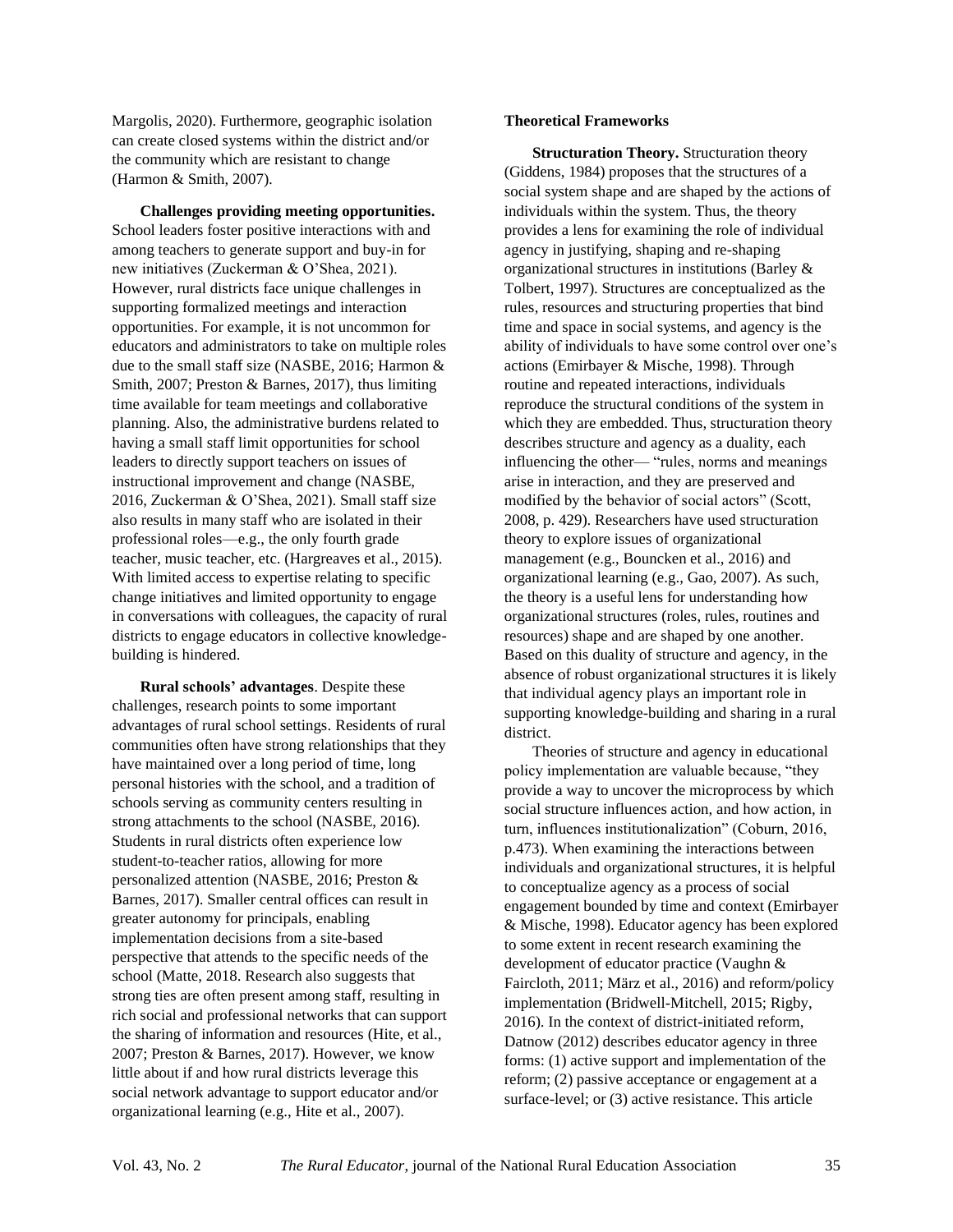applies concepts of agency and structure to the process of knowledge-building in schools—an essential first step in change implementation.

**Theory of social networks***.* Educators are embedded not only within the formal organizational structures of their schools, but also within networks of informal social relationships. Both support the movement of information and ideas through the interactions between educators. Thus, the theory of social networks is a useful conceptual approach for understanding how the formal and informal relationships within a district shape educators' interactions and contribute to the building and sharing of organizational knowledge (Cross et al., 2005; Wasserman & Faust, 1994). In social network theory, interactions between two actors are conceptualized as ties (Wasserman & Faust, 1994). Ties can be thought of as either instrumental or expressive (Robins, 2015). Instrumental ties serve as a mechanism for moving goal-oriented resources (e.g., knowledge, materials). Expressive ties represent affective relationships such as friendship (Robins, 2015). Friendship is highly correlated with trust (McGrath & Krackhardt, 2003) and often used as a proxy for trust in studies of social networks in education (e.g., Moolenaar et al., 2012). Datnow (2012) argues that studying the social networks of educators can provide insights into how knowledge related to a reform flows into and across those networks and proposes that social networks can be leveraged to support school change. In this study, social network theory is used to inform understandings of how knowledge (information and advice) moves among district educators within the context of the formal organizational structures and informal social relationships in which they are embedded.

Very little research has examined the role of social networks in rural school change implementation (e.g., Hite et al., 2010). Spillane and colleagues (2015) included one rural and one urban district in their study which examined the role of formal organizational structures and individual characteristics of educators in the shaping of information and advice interactions about instruction. They found that while organizational routines and leadership roles were more influential than individual characteristics in both districts, the lack of district supports in the rural district resulted in few betweenschool connections. Penuel et al. (2010) examined how formal and informal aspects of two elementary

schools contributed to instructional change within each school, concluding that when patterns of formal and informal interactions are aligned, educators are better able to coordinate change. Together, these studies point to the importance of both formal and informal social structures in reform. This paper advances scholarship in this area by uncovering the role that educator agency plays in linking formal structures and informal social networks to support the flow of knowledge among educators.

#### **Research Context**

This paper draws from a larger study which employed an explanatory mixed-methods sequential design (Creswell & Plano Clark, 2018). The context was a school district made up of one elementary, one middle, and one high school in the Midwest that fit the Rural Education Achievement Program (REAP) definition of rural due to its remote location. Prior to this study the researcher had no relationship to the district or any individuals within the district, and thus was positioned as an outsider throughout the research process. However, past experience as a principal in a rural elementary school setting likely informed how the researcher approached this study and the interpretation of the data. At the time of this study, within the Harding Community School District (pseudonym) there were a total of 148 educators and administrators serving 1800 students. In 2016, three years prior to this study, the district launched a new science, technology, engineering and math (STEM) initiative. While the push for STEM was encouraged by the central office, all school and district leaders acknowledged that no explicit directives, guidance or definition of what constituted STEM instructional practices were given to school principals. The concept of "STEM" is often enmeshed with generalized ideas of improving education in workforce-related areas, resulting in a variety of interpretations of what constitutes a STEM initiative (Seigel & Giamellaro, 2020). Thus, in a situation similar to that encountered by Seigel & Giamellaro (2020), what constituted "STEM," and how STEM instructional practices were implemented differed in each school.

• *Elementary School STEM*—At the elementary school, beginning in 2017 the principal nominated one teacher per year to participate in a grant-funded "STEM Fellows" year-long training program. In April of 2019 two STEM Fellows established a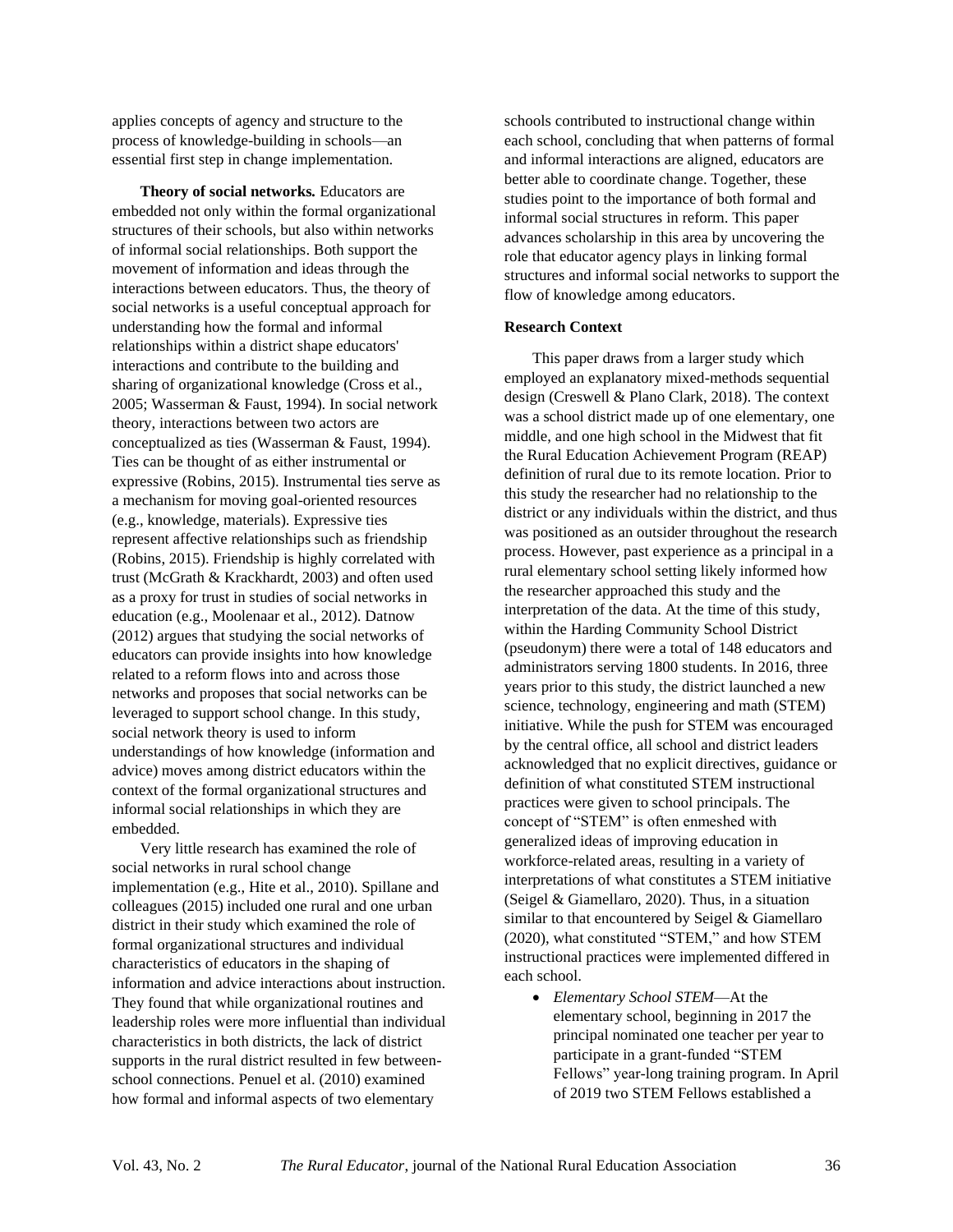Table 1 *Educator Response Rate by School*

| Laucator Response Rate by School |              |                  |          |  |  |  |  |
|----------------------------------|--------------|------------------|----------|--|--|--|--|
|                                  | Total number | Number of survey | Response |  |  |  |  |
| School                           | of educators | respondents      | rate     |  |  |  |  |
| Elem                             | 66           | 53               | 80%      |  |  |  |  |
| Middle                           | 36           | 33               | 91%      |  |  |  |  |
| High                             | 46           | 39               | 85%      |  |  |  |  |
| Total                            | 148          | 125              | 84%      |  |  |  |  |

makerspace with funding from a grant that they had secured.

- *Middle School STEM*—In 2016, the middle school began a 1-to-1 Chromebooks initiative, which was piloted by the sixth grade and included hiring a part-time STEM coach. As the initiative broadened to the rest of the school the coach was employed full time, and by 2018 the focus became achieving state STEM certification, which included an external evaluation of STEM practices school wide. In 2019 the STEM coach left the district and the position was eliminated due to budget constraints.
- *High School STEM*—The High school went 1-to-1 with Chromebooks school-wide in 2018 and to help with related technology issues, they hired a part-time technology coach who also served as a business teacher. In this school STEM was equated with the sciences and workforce development.

### **Participants**

All 148 educators in the Harding Community School District were invited to participate in this study in the Fall of 2019. In total, 125 completed an online survey and 18 participated in interviews. The survey response rate was 84% across the district. Eighty five percent (85%) of high school educators completed the survey. The middle school had the highest response rate at 91%, and at the elementary school, 80% of educators completed the survey (see Table 1). The majority of survey participants were classroom teachers (75%), but also included teacher leaders, administrators, non-classroom teachers, as well as speech and language pathologists (SLPs) and counselors. All grade levels (PreK-12) were represented in the survey results, and all participants identified as White, non-Hispanic. The majority were female (73%). Table 2 (below) details this information.

#### **Data Collection**

The survey gathered social network data regarding two instrumental ties—information and advice—and the relational tie, friendship. Participants were asked "Who do you reach out to for information and/or resources about STEM instructional practices?" and "From whom do you receive feedback, support or guidance about STEM instructional practices?" Using a Likert-type scale, participants reported frequency of interactions with district colleagues over the course of this academic year and last (yearly, monthly, weekly, daily). To capture out-of-district inputs to the knowledge network an open-response question asked participants to list any other sources of information or advice utilized to bring STEM instructional practices into their classroom.

The survey also asked participants to identify friendship relationships at each school using a survey question from McCormick et al. (2015) modified for this study. Again, a roster format was used and participants identified the nature of their relationship with each district colleague listed, using the following terms and definitions: *known* (participant has met the person); *friend* (participant shares personal anecdotes); *close friend* (participant spends time in personal activities and/or engages in candid conversations with the individual). Participants were asked to leave the row blank, or mark *not known* if they did not know the individual listed*.*

Survey questions also collected demographic and descriptive data, including participant gender, age, race/ethnicity, formal role in the district, whether or not they have received formal training in STEM, years of teaching experience, years of leadership experience, years of administrative experience, number of years in the school, number of years in the district and number of years living in the community. Principles of homophily, or the notion that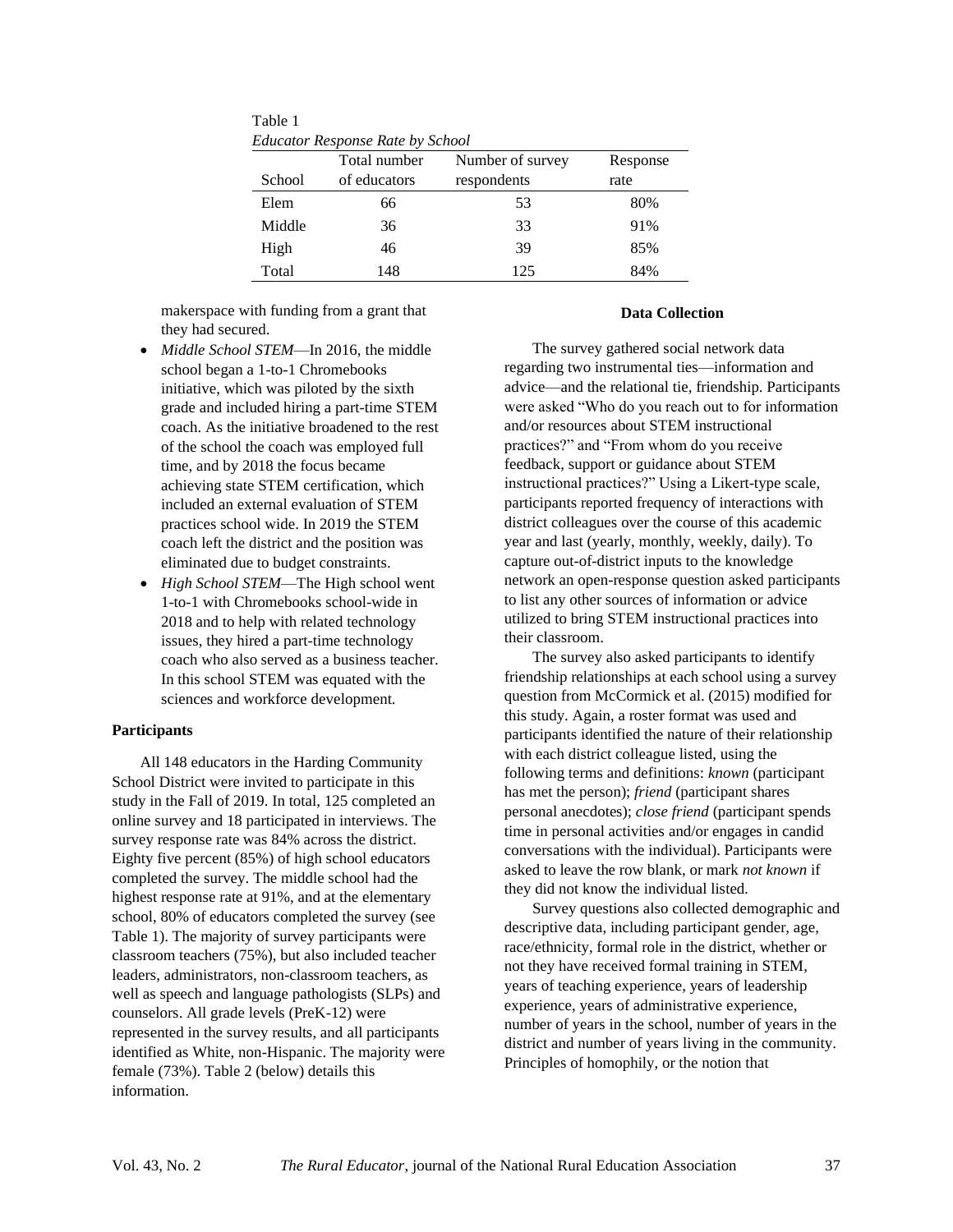| Participant Characteristic         | Percent | Count |
|------------------------------------|---------|-------|
| Male                               | 27%     | 34    |
| Female                             | 73%     | 92    |
| White                              | 100\%   | 126   |
| Elementary                         | 42%     | 53    |
| Middle School                      | 26%     | 33    |
| High School                        | 31%     | 39    |
| Central Office                     | $1\%$   | 1     |
| Building or central office admin   | 6%      | 7     |
| Instructional Coach/Teacher leader | 2%      | 2     |
| Non-classroom teacher              | 10%     | 13    |
| Classroom Teacher                  | 75%     | 95    |
| Other (SLP, Counselor)             | 7%      | 9     |

Table 2 *Characteristics of Survey Participants*

relationships are more likely to form between individuals with similar characteristics (Wasserman & Faust, 1994) informed the selection of these variables.

In addition to completing the survey, 18 educators were purposefully selected to participate in interviews. Initial interviews with those in administrative positions—the superintendent, the assistant superintendent, the director of technology for the district, the elementary, middle and high school principals occurred in June of 2019 and informed my understanding of the initiative and district context. The second interview phase occurred between November 2019 and January 2020 and included fourteen survey participants selected based on social network measures of *flow betweenness* and *degree* centrality (Borgatti, 2005). High centrality scores are an indicator of actor importance in the flow of knowledge, while low scores indicate a less involved, or peripheral actor. Two from each school with high centrality scores and two from each school

with low scores participated in a 30-minute semistructured interview (see Table 3). Two principals found to be central to the flow of knowledge were also interviewed. This purposive sampling ensured a diversity of perspectives in the data. Interview questions explored participants' history with the district, their knowledge-building behaviors as they related to STEM instructional practices, and educators' assessments of the value of the district structures and supports as compared with the value of friends and colleagues in building educator knowledge related to STEM instruction. Throughout all data sources, identifying information was replaced with either an identifying code, or a pseudonym.

#### **Data Analysis**

I conducted open coding of survey responses to the open-ended question that asked educators to name resources they used to build their knowledge of STEM instructional practices, and then used the

| Characteristics of Interview Participants |               |               |                    |                   |       |  |  |  |  |
|-------------------------------------------|---------------|---------------|--------------------|-------------------|-------|--|--|--|--|
|                                           | District      | School        | Educator with High | Educator with Low | Total |  |  |  |  |
|                                           | Administrator | Administrator | Involvement        | Involvement       |       |  |  |  |  |
| Admin Building                            |               |               |                    |                   |       |  |  |  |  |
| <b>Elementary School</b>                  |               |               |                    |                   |       |  |  |  |  |
| Middle School                             |               |               |                    |                   |       |  |  |  |  |
| High School                               |               |               |                    |                   |       |  |  |  |  |
| Total                                     |               |               |                    |                   | 18    |  |  |  |  |
| Male                                      |               |               |                    |                   |       |  |  |  |  |
| Female                                    |               |               |                    |                   |       |  |  |  |  |

Table 3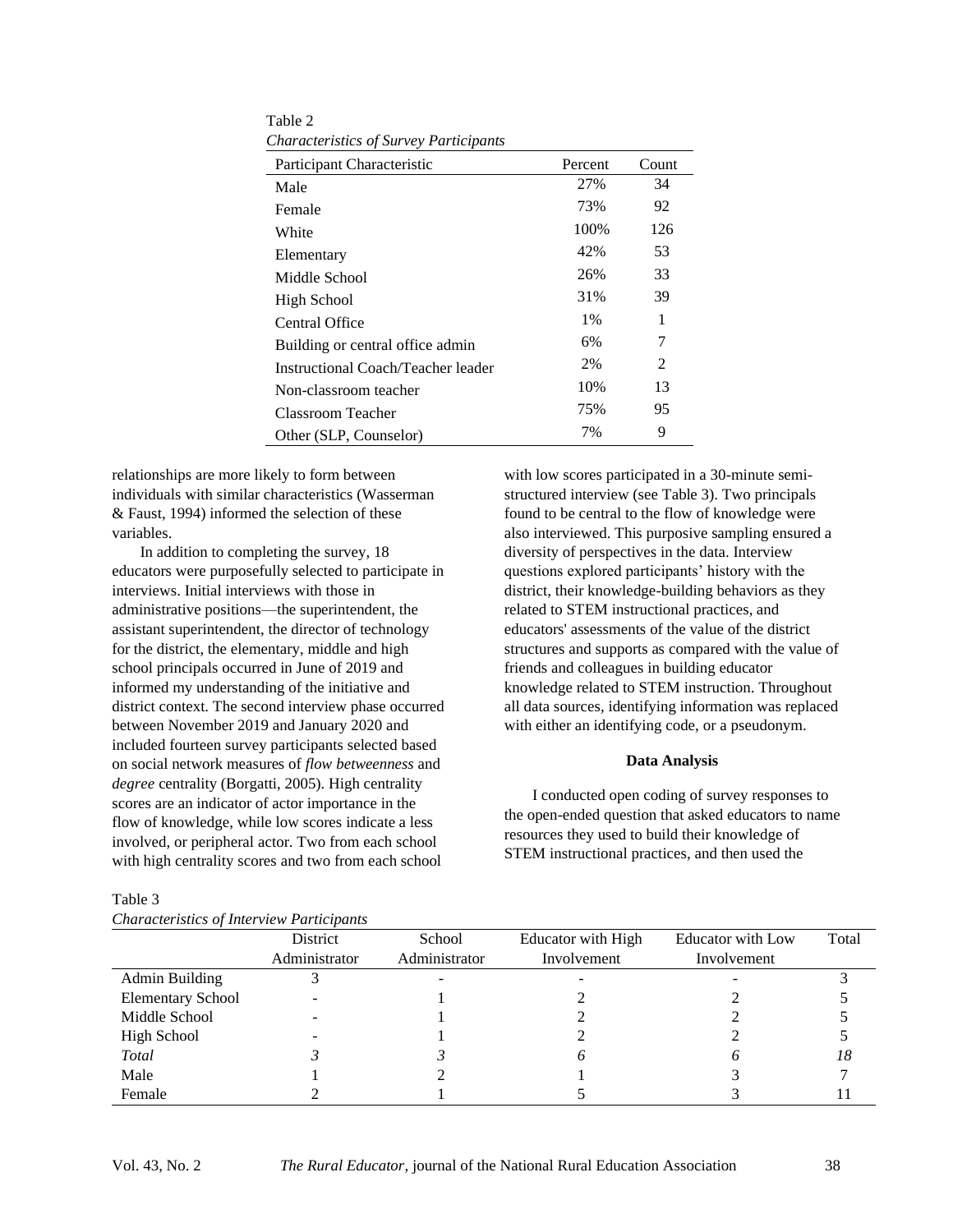program MAXQDA to conduct a frequency count of codes. I used thematic analysis (Braun & Clarke, 2006) to examine the interview data. Through an iterative process which included multiple passes of each interview, I employed an inductive approach to coding (Yin, 2016) and examined educators' choices relating to who they turned to and how they accessed knowledge about STEM instructional practices, as well as their perceptions of how these choices were influenced by their relationships with colleagues and the roles, rules, routines and resources within their rural district context. Through member-checking I ensured the accuracy of my interpretation of the interview data and organized the codes into broader categories, using rules for data inclusion as salient categories developed. The final set of categories included: 1) online information sources; 2) interaction opportunity; 3) personal interest as motivation; 4) use of personal time. These categories supported the final integration of the quantitative and qualitative data which began with *qualitizing* the quantitative data by writing descriptions of the quantitative findings (Yin, 2006). Using MAXQDA's coding matrix browser feature I tracked the clustering and/or segmenting of codes within categories to create themes that "capture the contours of the coded data" (Braun & Clarke, 2006, p. 91). These categories all connected to the broader theme: educator agency influenced knowledge acquisition and sharing.

There were limitations to this study that must be acknowledged. First, some changes in administration during this study limited the presence of a central office perspective in the second round of interviews. In addition, my position as a district outsider may have influenced the response rate and/or nature of the responses of some educators. These circumstances may have impacted findings.

#### **Findings**

The analysis uncovered the role of educator agency in the building and sharing of reform-related knowledge among educators in this rural district with few formal support structures. First, in the absence of robust knowledge-building supports within this district, educators relied heavily on out-of-district resources, including those accessed electronically through the internet. Second, educators actively utilized school routines as well as personal time to create opportunities for knowledge-building

interactions with colleagues. Those who created these opportunities were often driven by personal interest in STEM instructional practices. These knowledgebuilding interactions supported knowledge acquisition and sharing, augmenting the knowledge of STEM-related instructional practices available within these schools.

#### **Limited In-District Support Structures**

While the superintendent touted STEM as an instructional priority, across the district there was no shared understanding of what constituted STEM instructional practices, nor were there districtapproved curriculum or resources related to STEM. Thus, each school leader developed their own interpretation of the initiative, providing educators with support that aligned with these interpretations. The 124 survey participants who answered the openended survey question regarding sources of STEMrelated information provided 198 instances where a resource was identified. Frequency counts revealed that teachers utilized a variety of resources ranging from out-of-district colleagues to the internet. As illustrated in Figure 1 (below), the most frequently cited resource category was the internet, which accounted for 33% of responses. *Teacher colleagues* were identified in 24% of the responses, while sources directly aligned with the formal implementation structures utilized in each school received significantly fewer mentions by comparison, including *administrators/teacher leaders* (12%), *technology coach* (3%), *meetings* (1.5%), and *administrator emails* (.5%). The fact that formal school supports were named with less frequency than informal supports (i.e., the internet and teacher colleagues) signifies that the formal supports were inadequate and/or inaccessible. Furthermore, it indicates that educators interested in building their knowledge of STEM instructional practices actively sought out additional information sources and thus points to educator agency as important to the knowledge-building and sharing that supported this initiative.

Interview data provided further insight into educator use of agency in regard to gathering information from external resources. Nine of the 15 interview participants described using online resources and/or social media sites in addition to, or instead of, district resources and supports to build their knowledge of STEM instructional practices. As noted by one elementary teacher, "I think probably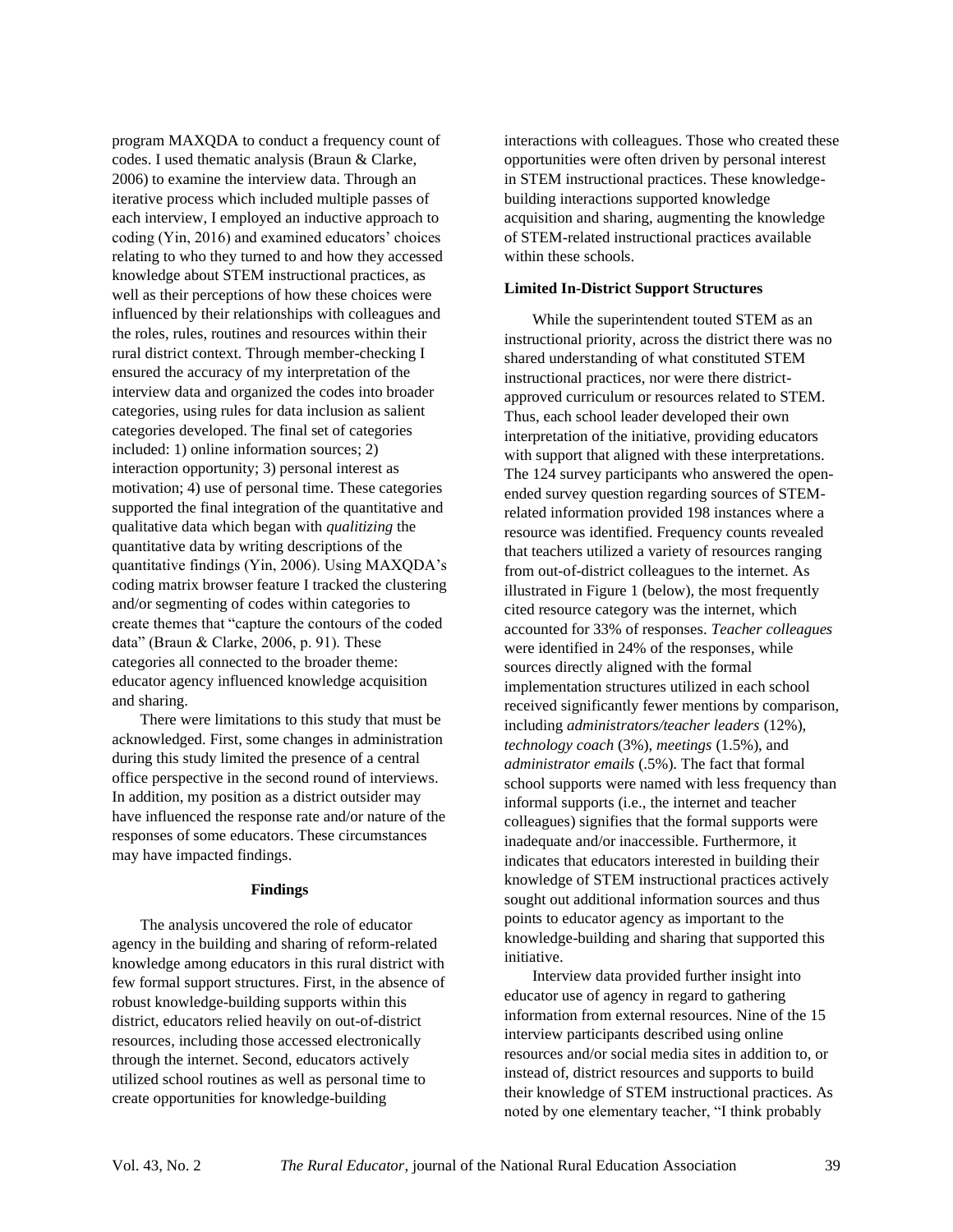

*Figure 1: Frequency count of information sources named in survey responses*

the very first things that I did were like ideas that I had gotten from teachers online or like STEM activities purchased off of Teachers Pay Teachers or things like that." Another teacher observed:

Mostly if I have a question, I'll just kind of, if we're at a team meeting—hey, have you ever done this? Or hey, I'd like to do this. Um, or I just Google it and go to a social—the social studies network on Facebook is really good about—You can put out there, "Hey, I want to do this." And then everybody responds.

These educators described internet resources as easy to access and full of information. They talked about the responsiveness of colleagues on social media sites and the value of these online spaces for conversations and learning.

District colleagues were also mentioned as a source of information by interview participants at all three school sites—sometimes in conjunction with other resources. Two teachers described utilizing a combination of both in-school colleagues and social media colleagues to help them work through an idea. Two other educators interviewed explained that they

turned to colleagues who they knew could point them in the direction of useful books or websites. The following quote illustrates the primacy of educator agency versus district supports for supporting the knowledge network:

We go out and search, we find things ourselves, I know that's why I share ... colleagues will share things. But as far as any formal curriculum or anything like that, no, we've not been provided with much in that regard.

In the absence of district guidance around STEM curriculum, teachers took it upon themselves to support one another's efforts to engage with STEM instruction. One teacher summed up this sentiment by stating, "I think your best asset as a school are the teachers you work with. So, finding teachers you trust and can learn from, that helped me." Interestingly, among the interview participants with high centrality scores, all but one talked about giving informal support to, or receiving it from, district colleagues, indicating that individual educator actions to support one another contributed to these individuals' central positions.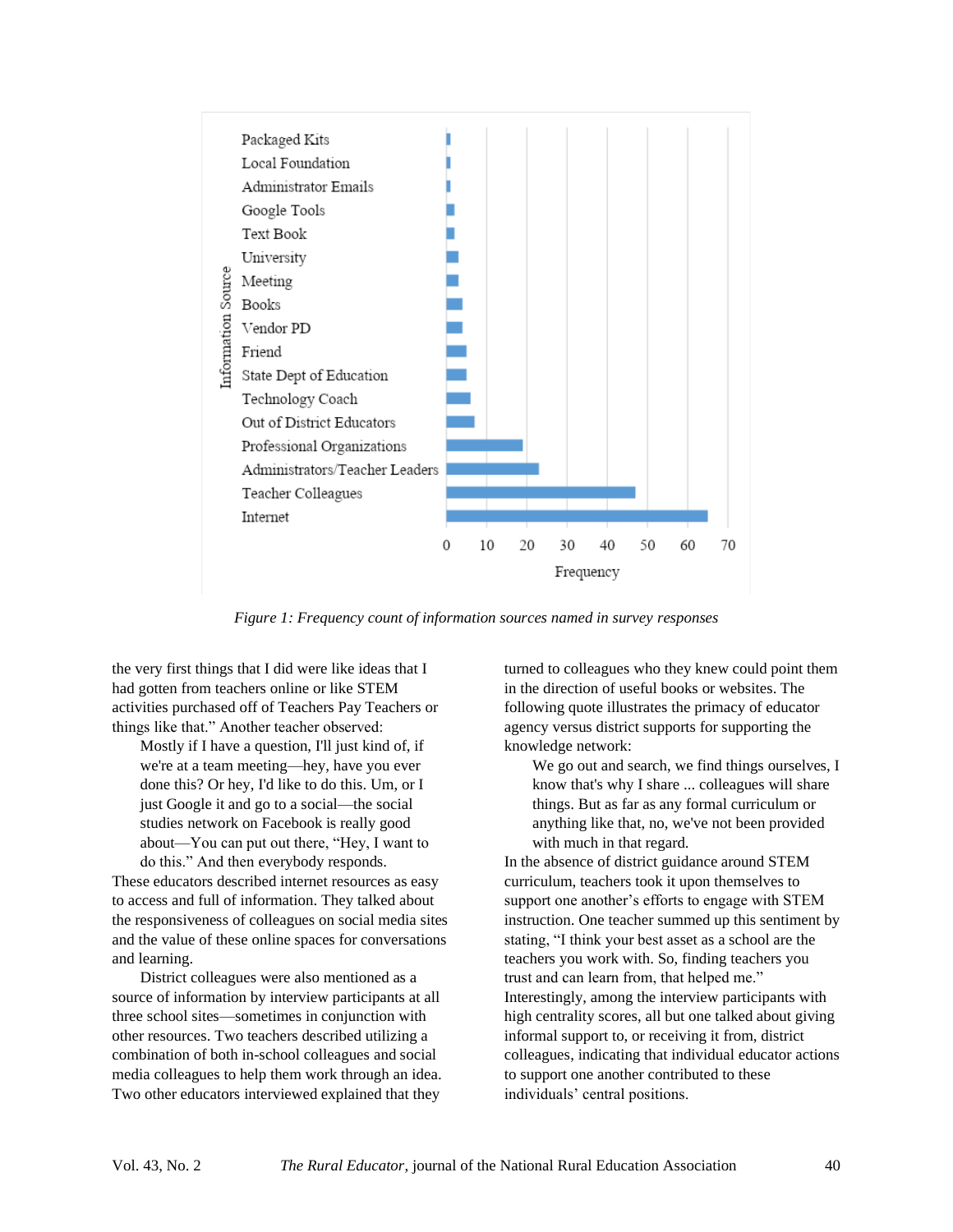The limitations of existing resources within the district's knowledge network influenced educator actions. Some educators stated they felt they had utilized all of the resources available within the district and needed to look elsewhere to build their knowledge and understandings. This was particularly true of those in leadership positions. Two of the three building principals interviewed and two of the three central office staff stated that they did not turn to educators within the district for information or advice about STEM instruction, but rather sought out colleagues from outside the district. This was also true of the teacher managing the makerspace at the elementary school. One principal explained:

I use the online journals the most, or colleagues from other schools. My hits is [*sic*] probably from the outside world and then bringing it into the school. I think if you network just within your school, you can't grow. So, I really feel like, you know, if there's an idea that, say, is at another school 20, 30 miles away and you have a chance to go observe that and can share with your group an idea.

Those who were seen as important sources of information for their colleagues expressed a feeling that conditions for developing their own knowledge were not present in the district. This was particularly true at the elementary school and high school, where all of those who described turning to out-of-district colleagues occupied formal or informal STEM leadership positions. Interestingly, at the middle school the interview participants who described turning to outside colleagues were those who had low centrality in the network and served in roles where they lacked grade-level or department colleagues or were physically located in areas somewhat distant from colleagues in the building. Thus, to fulfil their desire to access information in support of initiativealigned teaching practices, most district educators activated their own agency and looked beyond the limited resources provided by their schools. While district colleagues were valuable sources for some, those who felt isolated or in leadership roles looked to colleagues outside of the district for information related to STEM practices.

#### **Educator Agency Enables Learning**

Although all three schools lacked organizational structures that supported consistent, built-in collaboration time, all interview participants talked about the importance of interactions with colleagues

for building their understanding of STEM practices. The absence of team meeting time and resulting impact on opportunities to engage in information and advice interactions was mentioned by 10 of the 15 school-based interview participants, indicating that such opportunities for interactions were desired and/or valued. This was particularly true at the middle school where all of the teachers interviewed described the lack of opportunities to meet during the school day as having a negative impact on the development of their skills related to STEM instruction. When asked about opportunities to talk with other colleagues, one middle school teacher explained:

In the middle school we used to have that team time. We don't have that anymore. So, if you catch somebody at lunch, you can [meet], and it just depends. You know, people who go home, people eat someplace else. You know, those different kinds of things. So, we really don't have, uh, a set time any more for, I think, what you're talking about. Collaboration.

Here we see that in the absence of formal meeting time, this educator relied primarily on reaching out to colleagues during moments of opportunity. All but one interview participant specifically mentioned the challenges of finding time to meet as being a barrier to implementing STEM instructional practices, and nine of the 18 individuals interviewed, including those in the central office, described trying to arrange meeting time or talk briefly with colleagues when they could, either before or after school, during lunchtime, or even in passing in the hallway.

For many educators interviewed, these interactions of opportunity often occurred outside of school space and time. For example, when asked how she found time to have conversations about STEM instruction with staff, one principal stated:

Probably by happenstance, um, lunch time. Sometimes things will come up, mornings if I can with one individual, she's here earlier than I am, but she usually has her work done. And if she comes down and we have a chance to talk, then it might be there or even after school. But, you know, they're just kind of built in wherever we can.

This quote illustrates that in the absence of scheduled time to engage in conversations about instructional practices, this school principal and a staff member took it upon themselves to seek one another out when their schedules allowed. It was through individual efforts that these information and advice exchanges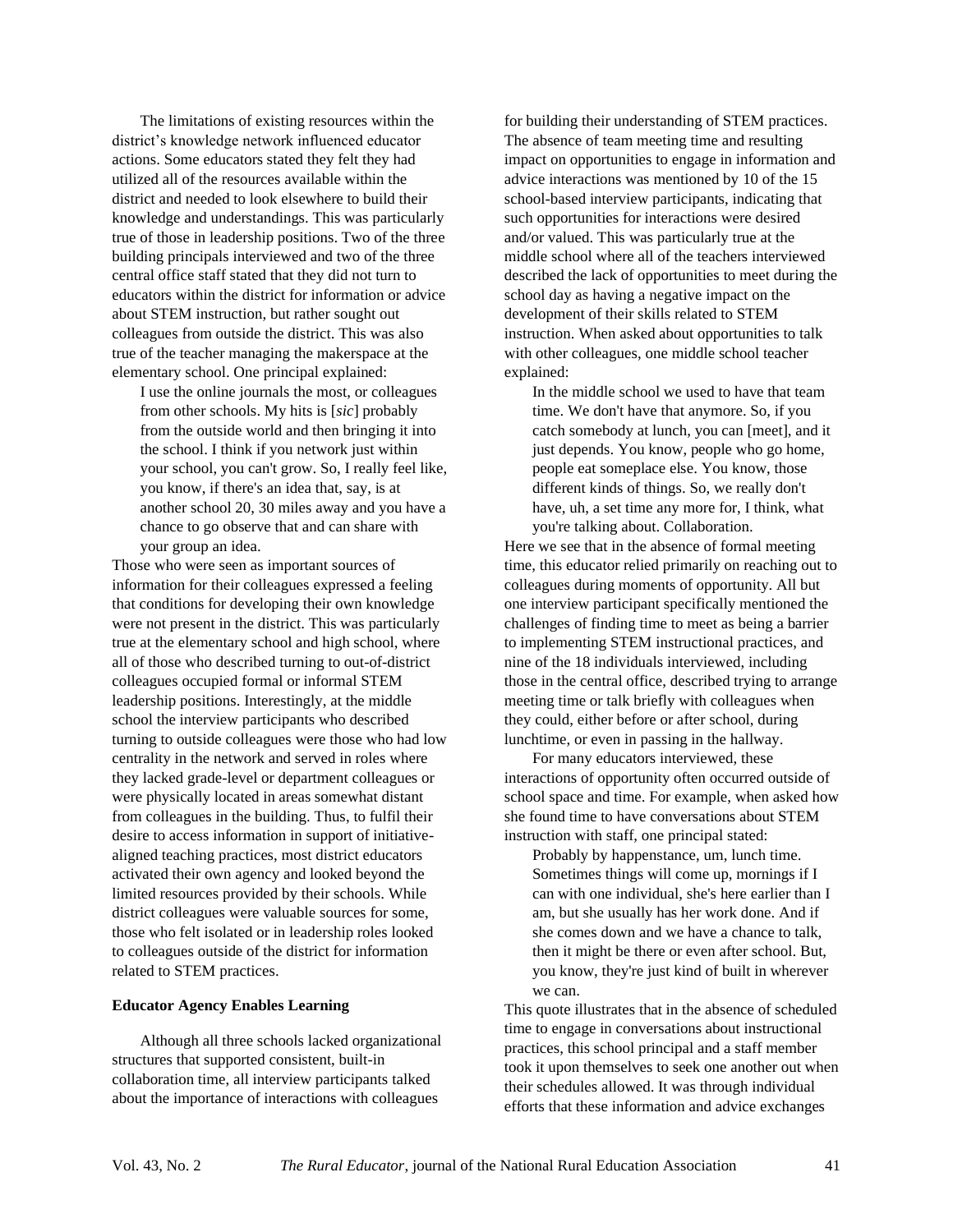occurred. Thus, personal interest was an important driver for knowledge interactions.

Those teaching STEM related subjects, or who had an innate interest in STEM were more likely to take action to create opportunities, especially considering that finding opportunities typically meant giving up personal time. For example, at the elementary school, creating an opportunity to learn about STEM instruction likely meant arranging to attend a makerspace training after school hours. At the middle school when the STEM coach was present, it meant giving up a planning period or afterschool time to find an opportunity to meet with her. After the coaching role was eliminated, knowledgebuilding opportunities became even more limited. Those who were most interested in STEM instruction took it upon themselves to find the time to meet, either during the school day or on their own time. As stated by one of these individuals, "I don't know, when do you find time? You just, if it's important, you find time."

At the high school, some teachers took the time to engage with the informational articles sent out via email and/or conference opportunities. Some reached out to colleagues. It was up to each individual educator to pursue these opportunities. The following quote illustrates how one newly hired teacher came to understand expectations around STEM instruction:

When I was initially hired and the head of the math department and the math teachers in general were making their introductions to me, quite a few of them, and not just the math teachers, but people who had been math teachers and were now teaching other subjects, mentioned to me that this particular middle school math teacher is just one of the best math teachers in the district. They suggested that I meet with her, get together with her because she teaches Algebra One at the 8th grade level and since I was going to be teaching Algebra One, have a couple conversations with her. So, we set it up at

the beginning of the year to introduce myself. Through informal conversations with department colleagues and others in the school, this teacher learned about a potentially valuable resource—an experienced and respected teacher in the district. However, it was up to the new teacher to reach out and initiate a relationship to support her instructional practice.

#### **Personal Interest Motivated Learning**

Engagement in the district's STEM knowledge network was often driven by an educator's personal interest in STEM instructional practices. In fact, many interview participants described the resources available within the district, including the elementary school's makerspace training opportunities, participation in conferences and the middle school's STEM coach as being "for those who were interested." In describing the supports she utilized in her school one teacher stated, "but I also feel like if you didn't take the initiative, then you weren't really going to be, you weren't really, uh, you didn't get the full, I guess benefit of what we're trying to do." This reliance on teacher initiative led at least one educator to feel out of the loop regarding the district's STEM work. This interview participant described feeling alienated and expressed concerns of favoritism on the part of the school leader. "A lot of times there'll be things going on, uh, kind of behind the scenes or where a certain select group know what's happening and everybody else is totally in the dark." This educator interpreted the growth of knowledge among others as an indication that those others were provided with special opportunities by the principal.

As noted earlier, many district educators accessed electronic information sources including social media sites, professional organizations and vendors to build their knowledge of STEM instructional practices. While some may have been following links provided in the informational emails sent out by school leaders, many were seeking out these sources on their own initiative. One educator described her experience seeking out knowledge of STEM practices:

Just me randomly finding something that says, "oh, I think that this would be helpful", or I'm on Twitter and I see something and I end up in a rabbit hole. I'm like, oh, I've read five articles now. You sometimes don't know how you get there, but then you're there already.

This educator was motivated enough to seek out information online and also interested enough to follow multiple links to new sources. Most interview participants who were identified through high centrality scores within the district's STEM knowledge flow expressed a personal interest or enthusiasm for STEM instruction.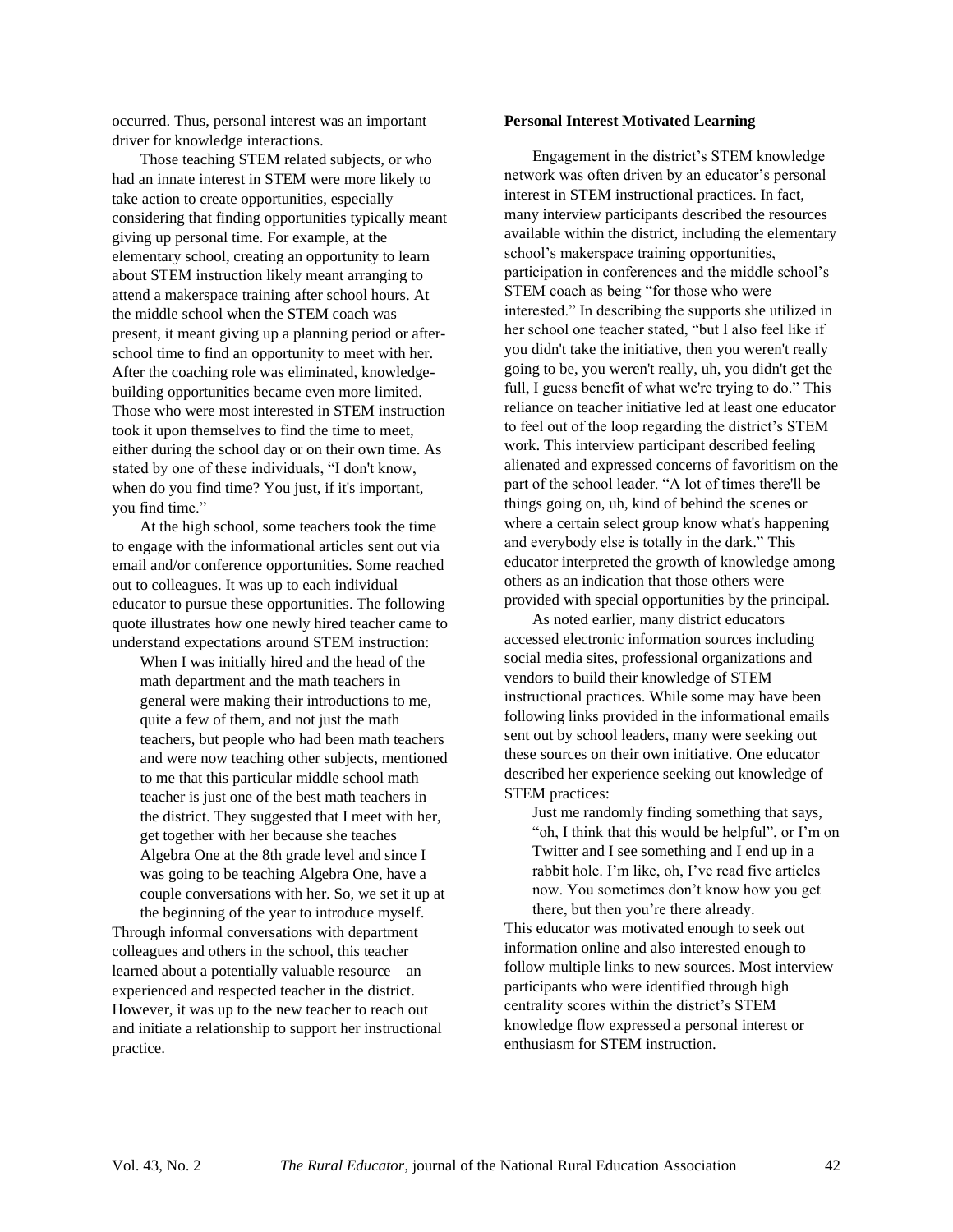#### **Personal Time Used for Learning**

Another finding identifying the importance of educator agency in supporting knowledge-building interactions is that many such interactions occurred during personal time rather than within the confines of the school day. Ten of the 15 school-level interview participants described using personal time to engage in STEM-related conversations with friends and colleagues. As described earlier, these interactions often occurred before or after school, but other opportunities and venues for interactions were used as well, including arranging to drive together to conferences to converse in the car, or texting or calling colleagues on evenings or weekends. One teacher gave this example:

Kelly [pseudonym] sent me a text just last, oh, it was Sunday night saying, "Hey dah, dah, dah, dah, dah." And I, you know, I texted her back. So, we feel comfortable that outside of school that that communication is important enough that it's going to happen.

As illustrated above, educators highly valued interactions with colleagues as a resource for developing their STEM instructional practices. In the absence of district-supported opportunities for these interactions, these educators utilized their agency to create conversation spaces outside the boundaries of school time and space.

In sum, the structures put in place by building principals were not the only avenues for building knowledge around STEM instructional practices utilized by these district educators. Across all three schools educators used their individual agency to create opportunities for information and advice interactions. These educator-initiated interactions included seeking out online information sources and creating opportunities to interact with other educators during personal time. Those exercising agency in this way had a personal interest in increasing their knowledge of STEM instructional practices. Through their actions, these educators continued to support and enhance the district's knowledge network in the face of limited district resources.

#### **Discussion and Conclusion**

This study uncovers the critical role that agency plays in educator access to initiative-related knowledge in this under-resourced rural district, thus contributing new understandings to organizational learning in a rural context. Like many rural districts,

this district lacked formal knowledge-building supports (Matte, 2018 and a shared understanding of what constituted STEM instructional practices (Siegel & Giamellaro, 2020). Within each school, where the formal organizational structures failed to provide adequate support for building knowledge of new instructional practices, educators supplemented by seeking out resources and reaching out to others informally and repeatedly.

Prior research identifies individuals in formal and informal leadership positions in both urban and rural contexts tend to have more ties in information and advice networks, thus signifying the importance of these roles to knowledge network structure (Spillane et al., 2015). The present findings temper this claim by calling attention to the role of educator motivation and opportunity to seek out knowledgeable colleagues and/or external resources. The presence of knowledgeable individuals is not enough to create knowledge ties, rather, educators must also choose to engage with these individuals. This choice is rooted in past experience, linked to future goals and informed by present opportunities and demands—the activation of educator agency (Emirbayer & Mische, 1998).

In addition to informing scholarship and practice related to rural school contexts, these findings also build upon prior literature on educator information networks broadly. While support structures utilized by school leaders influence the nature of the district's knowledge network to some extent (Coburn & Russell, 2008; Daly & Finnigan, 2012; Penuel et al., 2015; Spillane et al., 2017), the informal interactions of educators are of particular importance to the flow of knowledge for change implementation (Brezicha et al., 2015; Daly et al., 2010; Siciliano et al., 2017). The present study provides an explanation of the factors that contribute to the formation of knowledge ties. In the absence of robust school or district knowledge-building routines, knowledge exchanges occur when individual educators are motivated to engage with others during moments of opportunity taking advantage of more mundane formal structures or existing relationships. In other words, these knowledge-building interactions are the consequence of educators' agency (Giddens, 1984). Of particular significance is the notion that informal routines of interaction established by educators became important knowledge-building structures. Butler et al., (2015) noted, "in the context of an initiative that distributes leadership and agency across levels, teachers working in less-than-ideal settings may still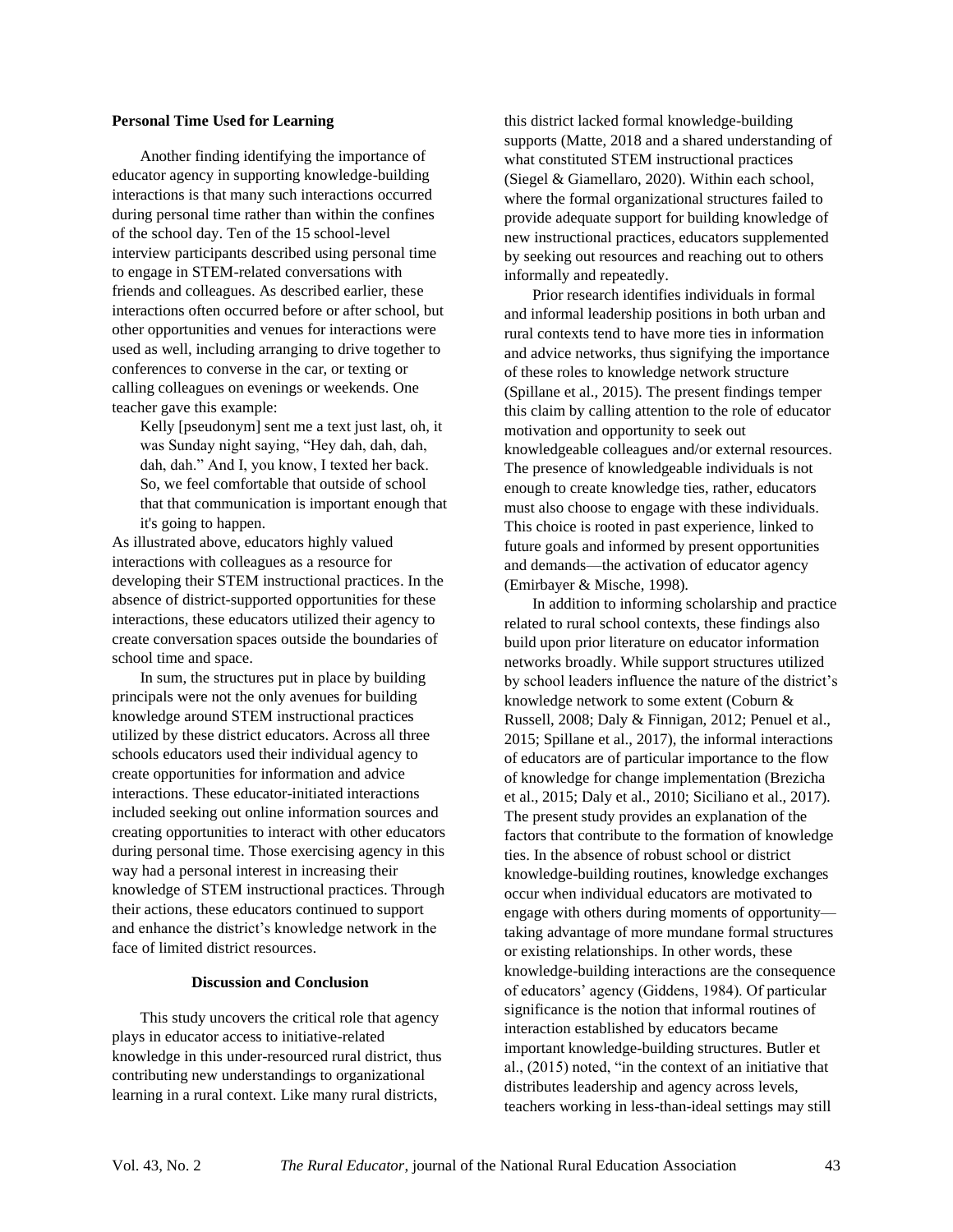be able to create opportunities to experience agency within the initiative structures" (p. 21). Recognizing that through exercising agency, educators establish informal knowledge-building structures has implications for both research and practice.

#### **Implications for Practice**

This study's findings suggest that by galvanizing teachers around a shared goal, school principals can leverage educators' motivation to engage in knowledge-building, and thus enhance organizational learning. While the power of educator agency can be an asset to under-resourced rural districts, it is important for leaders to recognize the pitfalls of relying exclusively on educator agency for knowledge-building of new practices. Many educators in this study faced barriers related to opportunities for interactions and motivation (i.e., understanding if and how the initiative related to their work). This limited educators' choices and opportunities to engage in knowledge-building. Furthermore, to better leverage educator agency, school leaders should carefully consider the desired depth and breadth of change—for example, are the desired new practices most relevant to a specific department or grade level grouping? With this established, leaders can more effectively communicate shared goals and resources that motivate and support knowledge-building.

Another important implication is that through careful attention to the master schedule, classroom assignments and the strategic use of non-instructional assignments (e.g., bus duty) school leaders can help facilitate valuable informal knowledge-building opportunities among their faculty. The field would be well-served to recognize that valuable learning interactions often occur in these unstructured spaces. School leaders might consider strategies for acknowledging and enhancing these informal learning mechanisms such as protecting and increasing these opportunities, incentivizing

participation, and formally recognizing the efforts and contributions of educators who utilize such unstructured time to support educator knowledgebuilding. Those in solitary roles or who have limited access to knowledgeable colleagues would benefit from leadership support in connecting with peers from other schools or districts.

#### **Implications for Research**

In regard to research, prior examinations of educator agency have centered on policy implementation and the role of social structure in constraining and enabling individual agency (e.g., Bray & Russell, 2016; Woulfin, 2016). The present findings extend this research by elevating educator agency as playing a significant role in this district's STEM knowledge—an organizational context where there were few formalized structures supporting knowledge-building. Further exploration of what motivates agency and how it is enacted in school contexts may be particularly valuable for supporting change implementation in rural and other underresourced districts that lack formalized time for collaborative conversations and face challenges accessing expertise related to a school change initiative. For example, future research might explore the role of shared goals for fostering educator buy-in and participation knowledge exchanges supporting a reform. Such work would build needed knowledge relating to effective leadership strategies and the extent to which buy-in is a necessary precursor to knowledge-building behaviors. In sum, armed with new understandings of how educator agency contributes to the flow of knowledge about new instructional practices, and how educator motivation, ordinary organizational structures and informal social relationships interact to activate agency, rural administrators can more effectively leverage valuable human resources—their educators— when unrolling new initiatives that require changes in classroom teaching practices.

#### **References**

Barley, S. R., & Tolbert, P. S. (1997). Institutionalization and structuration: Studying the links between action and institution. *Organization Studies*, *18*(1), 93–117. <https://doi.org/10.1177/017084069701800106>

Blanton, R. E., & Harmon, H. L. (2005). Building capacity for continuous improvement of math

and science education in rural schools. *The Rural Educator*, *26*(2), 6–11.

Borgatti, S. P. (2005). Centrality and network flow. *Social Networks*, *27*(1), 55–71. https://doi.org/10.1016/j.socnet.2004.11.008

Bouncken, R. B., Pesch, R., & Reuschl, A. (2016). Copoiesis: Mutual knowledge creation in alliances. *Journal of Innovation and Knowledge*,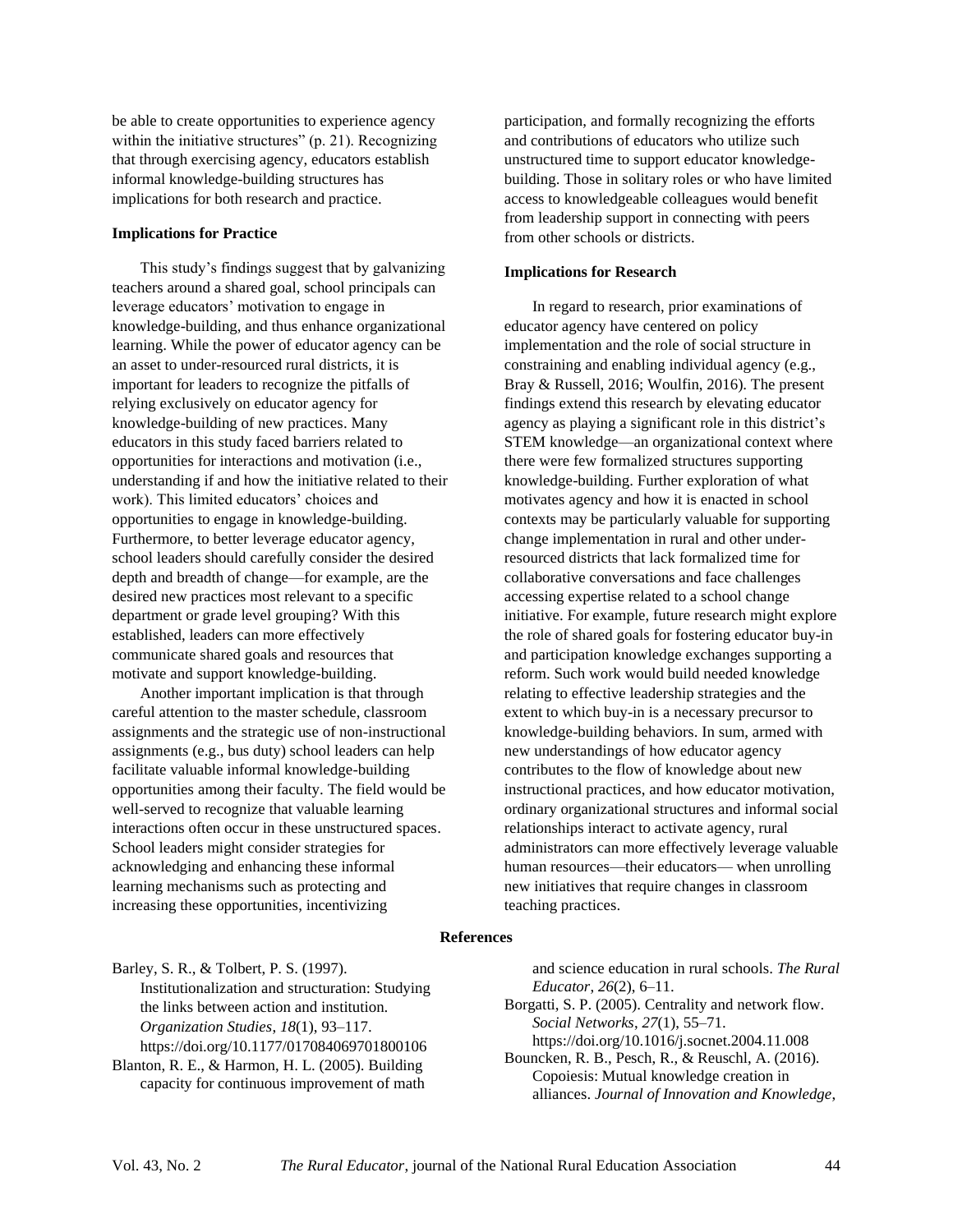*1*(1), 44–50. https://doi.org/10.1016/j.jik .2016.01.008

Braun, V., & Clarke, V. (2008). Using thematic analysis in psychology. *Qualitative Research in Psychology, 3*(2), 77–101. https://doi.org[/10.1191/1478088706qp063oa](https://doi.org/10.1191/1478088706qp063oa)

Bray, L. E., & Russell, J. L. (2016). Going off script: Structure and agency in individualized education program meetings. *American Journal of Education*, *122*(May), 367–398. <https://doi.org/10.1086/685845>

Brezicha, K., Bergmark, U., & Mitra, D. L. (2015). One Size Does Not Fit All: Differentiating Leadership to Support Teachers in School Reform. *Educational Administration Quarterly, 51*(1), 96–132.

<https://doi.org/10.1177/0013161X14521632>

Bridwell-Mitchell, E. N. (2015). Theorizing Teacher Agency and Reform: How Institutionalized Instructional Practices Change and Persist. *Sociology of Education*, *88*(2), 140–159. https://doi.org/10.1177/0038040715575559

Bryk, A. S., & Schneider, B. L. (2002). *Trust in schools: A Core Resource for Improvement*. Russell Sage Foundation.

Butler, D. L., Schnellert, L., & MacNeil, K. (2015). Collaborative inquiry and distributed agency in educational change: A case study of a multi-level community of inquiry. *Journal of Educational Change*, *16*(1), 1–26.

<https://doi.org/10.1007/s10833-014-9227-z> Coburn, C. E. (2016). What's policy got to do with it? How the structure-agency debate can illuminate policy implementation. *American Journal of Education*, *122*(3), 465–475. <https://doi.org/10.1086/685847>

Coburn, C. E., & Russell, J. L. (2008). District policy and teachers' social networks. *Educational Evaluation and Policy Analysis* (Vol. 30). <https://doi.org/10.3102/0162373708321829>

Creswell, J., & Plano Clark, V. L. (2018). *Designing and Conducting Mixed Methods Research* (Third). SAGE Publications Inc.

Cross, R., Parker, A., Prusak, L., & Borgatti, S. P. (2005). Knowing what we know: Supporting knowledge creation and sharing in social networks. In E. Lesser & L. Prusak (Eds.), *Creating Value with Knowledge: Insights from the IBM Institute for Business Value* (pp. 62–81). Oxford University Press.

<https://doi.org/10.1093/0195165128.001.0001>

Daly, A. J., & Finnigan, K. S. (2012). Exploring the space between social networks, trust, and urban school district leaders. *Journal of School Leadership, 22* (May 2012), 493–530.

Daly, A. J., Moolenaar, N. M., Bolivar, J. M., & Burke, P. (2010). Relationships in reform: The role of teachers' social networks. *Journal of Educational Administration, 48*(3), 359–391. <https://doi.org/10.1108/09578231011041062>

Datnow, A. (2012). Teacher agency in educational reform: Lessons from social networks research. *American Journal of Education*, *119*(1), 193– 201.<https://doi.org/10.1086/667708>

Emirbayer, M., & Mische, A. (1998). What is agency? *American Journal of Sociology, 103*(4), 962–1023. https://doi.org/10.1086/231294

Gao, P. (2007). Using structuration theory to analyze knowledge and process management in a consortium: A case study. *Knowledge and Process Management*, *14*(2), 104–116. <https://doi.org/10.1002/kpm>

Giddens, A. (1984). *The Constitution of Society*. University of California Press.

Hargreaves, A., Parsley, D., & Cox, E. K. (2015). Designing Rural School Improvement Networks: Aspirations and Actualities. *Peabody Journal of Education*, *90*(2), 306–321.

<https://doi.org/10.1080/0161956X.2015.1022391> Harmon, H. L., & Smith, K. (2007). A legacy of leadership and lessons learned: Results from the

rural systemic initiatives for improving mathematics and science education. *Edvantia (NJ1)*.

[https://files.eric.ed.gov/fulltext/ED531892.pdf.](https://files.eric.ed.gov/fulltext/ED531892.pdf) Hatch, T., Hill, K., & Roegman, R. (2016).

Investigating the role of instructional rounds in the development of social networks and district wide improvement, *American Educational Research Journal, 53*(4), 1022–1053. <https://doi.org/10.3102/0002831216653205>

Hite, J., Reynolds, B., & Hite, S. (2010). Who ya gonna call? Networks of rural school administrators. *The Rural Educator*, *32*(1), 11– 28. https://doi.org/10.35608/ruraled.v32i1.434

März, V., Kelchtermans, G., & Dumay, X. (2016). Stability and change of mentoring practices in a capricious policy environment: Opening the "black box of institutionalization." *American Journal of Education*, *122*(3), 303–336. https://doi.org/10.1086/685846

Margolis, J. (2020). The semiformality of teacher leadership on the edge of chaos. *Harvard Educational Review*, *90*(3), 397–418. <https://doi.org/10.17763/1943-5045-90.3.397>